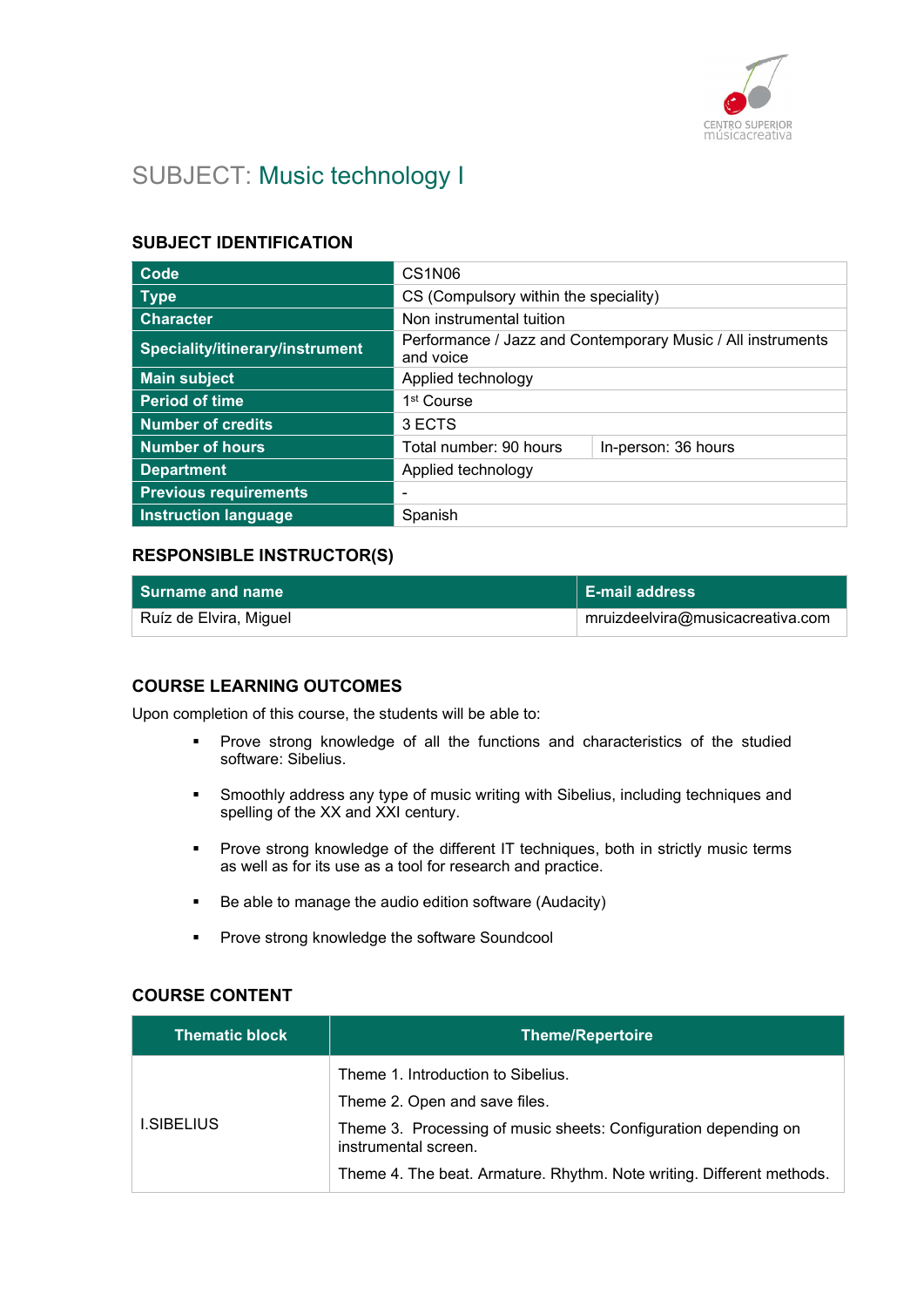

|                   | Theme 5. Transposing instruments.                                                                                                           |
|-------------------|---------------------------------------------------------------------------------------------------------------------------------------------|
|                   | Theme 6. Artificial groups of special assessment.                                                                                           |
|                   | Theme 7. Agogic and dynamic. Legato.                                                                                                        |
|                   | Theme 8. Articulations and all kind of accents                                                                                              |
|                   | Theme 9. Dividing lines. Double bar. Repetition signs.                                                                                      |
|                   | Theme 10. Signs and symbols for music indications                                                                                           |
|                   | Theme 11. Changes of tempo.                                                                                                                 |
|                   | Theme 12. Changes of clef.                                                                                                                  |
|                   | Theme 13. Changes of armature.                                                                                                              |
|                   | Theme 14. Changes of rhythm.                                                                                                                |
|                   | Theme 15. Writing of notes in different voices within a stave.                                                                              |
|                   | Theme 16. Copy, cut and paste. Insert beats and delete.                                                                                     |
|                   | Theme 17. General configuration of the score. Margins. Auto spaces.                                                                         |
|                   | Theme 18. Text mode.                                                                                                                        |
|                   | Theme 19. Mode "writing of song lyrics". Different methods.                                                                                 |
|                   | Theme 20. Written notations visible on screen and on the score.                                                                             |
|                   | Theme 21. Written notations visible on screen but not on the score.                                                                         |
|                   | Theme 22. Harmonic chord symbols writing.                                                                                                   |
|                   | Theme 23. Extraction and layout of parts.                                                                                                   |
|                   | Theme 24. Playback options. Score sound reproduction.                                                                                       |
|                   | Theme 25. Introduction and domification of MIDI events: study of the<br>MIDI and "wave" formats and MIDI $\leftrightarrow$ wave conversion. |
|                   | Theme 26. Files Exchange between editing and sequencer<br>programmes.                                                                       |
|                   | Theme 27. Templates configuration for one or more instruments, with<br>the corresponding dimensions necessary for each template.            |
|                   | Theme 28. Score layout design once finished (margins, change of<br>pages, etc.)                                                             |
|                   | Theme 29. Music writing with MIDI keyboard.                                                                                                 |
|                   | Theme 30. Digitalization through scanner                                                                                                    |
|                   | Theme 31. Retouch and improvement of digital music scores with<br>scanner.                                                                  |
|                   | Theme 32. Extended use of Sibelius.                                                                                                         |
|                   | Theme 33: Sibelius and sound libraries: Kontakt and NotePerformer.                                                                          |
| II. Sound Edition | Theme 1. - Introduction and modification of MIDI events: study of format<br>MIDI and "wave" and of MIDI $\leftrightarrow$ wave conversion.  |
|                   | Theme 2. - Introduction to recording and basic audio edition: cuts,<br>processes, etc. Audacity, other programmes.                          |
| III.Soundcool.    | Theme 1. Introduction Soundcool: Music tool - Performance.                                                                                  |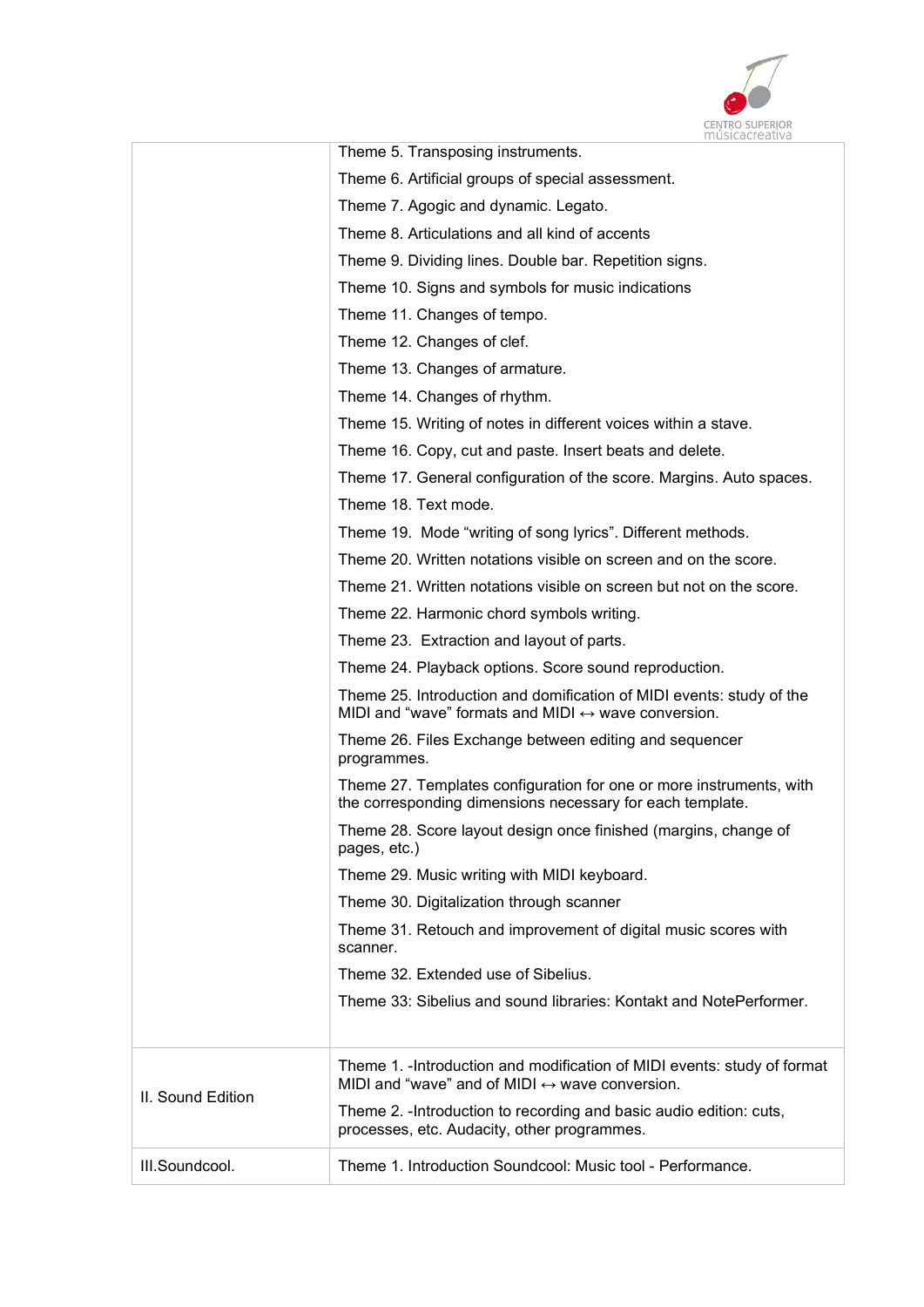

## STUDENT´S STUDY HOURS PLANNING

| <b>Activity type</b>                                           | <b>Total hours</b>   |
|----------------------------------------------------------------|----------------------|
| <b>Theoretic activities</b>                                    | 16 hours             |
| <b>Practice activities</b>                                     | 16 hours             |
| Other mandatory training activities (seminars, workshops etc.) | 2 hours              |
| <b>Test taking</b>                                             | 2 hours              |
| <b>Student self-study hours</b>                                | 38 hours             |
| <b>Practice preparation</b>                                    | 16 hours             |
| <b>Total studying hours</b>                                    | $36 + 54 = 90$ hours |

## **METHODOLOGY**

|                                                                              | 1. Theoretical explanations with examples extracted from manuals                                                                                                                                                                                                                                                                                                                                   |
|------------------------------------------------------------------------------|----------------------------------------------------------------------------------------------------------------------------------------------------------------------------------------------------------------------------------------------------------------------------------------------------------------------------------------------------------------------------------------------------|
|                                                                              | and class notes, symposiums etc. as personal creations.                                                                                                                                                                                                                                                                                                                                            |
| <b>Theoretical activities</b>                                                | 2. Exercises on computer, in groups and individually corrected and<br>commented by the teacher, creating open discussions in which the<br>students are encouraged to participate in order to solve their doubts.<br>Students will also copy the scores that gather the main difficulties<br>required for each theoretical approach. These can be interpreted by<br>computer-generated instruments. |
| <b>Practical activities</b>                                                  | Weekly exercises in IT support, consolidation and perfectionism of<br>the contents covered in class.                                                                                                                                                                                                                                                                                               |
| <b>Other training mandatory</b><br>activities (workshops,<br>seminars, etc.) | Meet The Artist (MTA) sessions, Masterclasses, Thematic sessions<br>with visiting professors etc.                                                                                                                                                                                                                                                                                                  |

## ASSESSMENT TOOLS

| <b>Theoretical activities</b>                                                   | Oral explanations in-class with the support of the materials available.<br>Depending on the contents covered, the students will receive different<br>materials produced by the teacher (graphics, tips, etc.) and will be able<br>to take notes at all times.                                                                                                                                                                                                                                                                                                         |
|---------------------------------------------------------------------------------|-----------------------------------------------------------------------------------------------------------------------------------------------------------------------------------------------------------------------------------------------------------------------------------------------------------------------------------------------------------------------------------------------------------------------------------------------------------------------------------------------------------------------------------------------------------------------|
|                                                                                 | The student must continuously exemplify what has been explained in<br>class on the computer in order to stimulate an active and creative<br>learning and to discover the different concepts exposed by the teacher.<br>The student must complete exercises related to the themes covered                                                                                                                                                                                                                                                                              |
| <b>Practical activities</b>                                                     | each day, stating when necessary, the most adequate way to<br>approach the exercise and the objectives involved. The exercises will<br>mainly be transcriptions of diverse scores containing the elements and<br>concepts covered in class. There are two types of exercises: the firs<br>one will take place during the class, immediately after the<br>corresponding explanation (in order to confirm that the student has<br>understood and acquired the important notions) and a second one to<br>be done as homework, in order to reassure the learning process. |
| <b>Other educational mandatory</b><br>activities (workshops,<br>seminars, etc.) | MTAs, Masterclasses, Tech&Play                                                                                                                                                                                                                                                                                                                                                                                                                                                                                                                                        |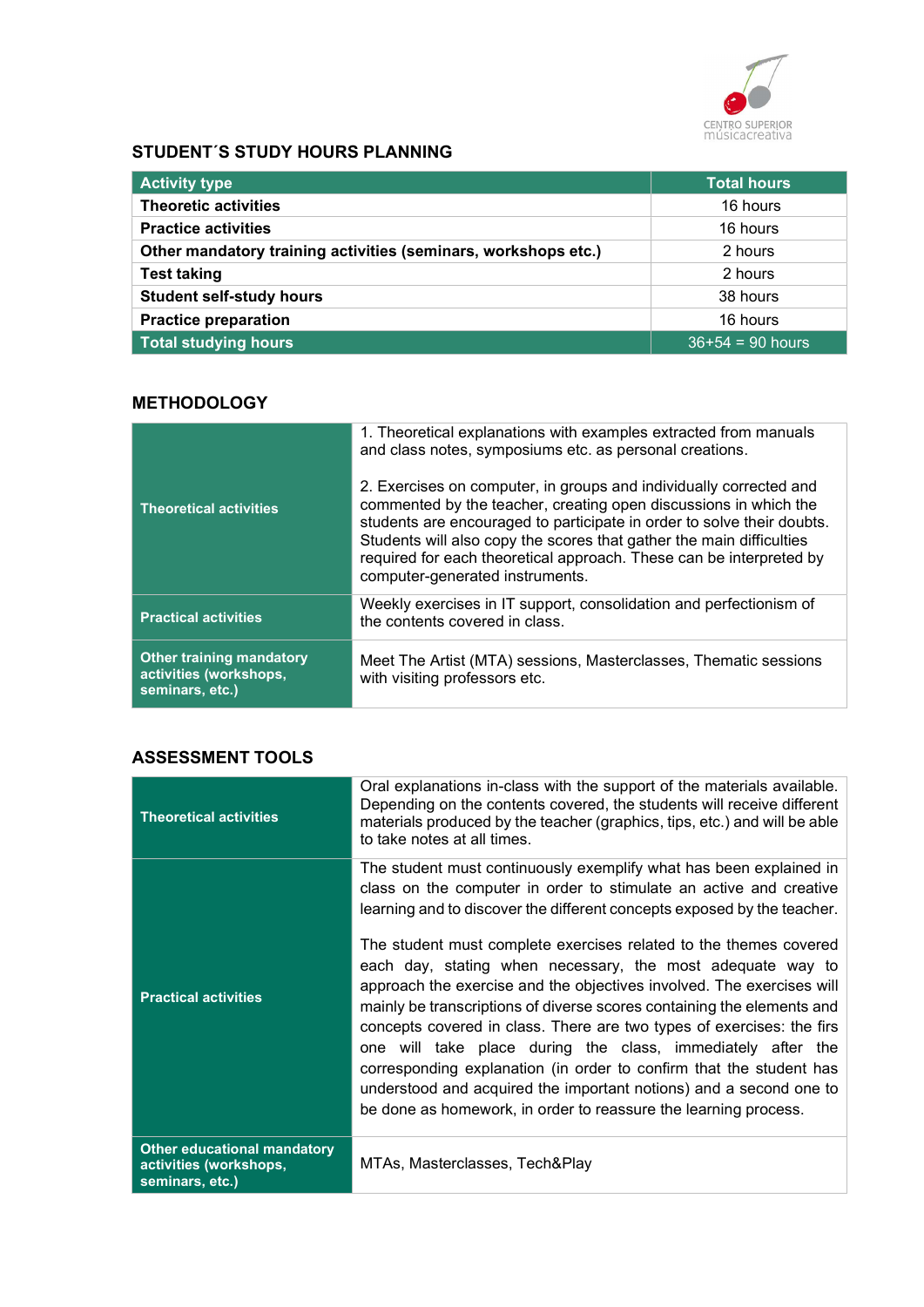

#### ASSESSMENT CRITERIA

| <b>Theoretical activities</b>                                                | The students must prove strong knowledge of the different IT<br>techniques, both for strict music purposes and as a working tool for<br>research and practice                                                                                                                                                               |
|------------------------------------------------------------------------------|-----------------------------------------------------------------------------------------------------------------------------------------------------------------------------------------------------------------------------------------------------------------------------------------------------------------------------|
| <b>Practical activities</b>                                                  | The students must be able to design professionally scores of<br>medium/high complexity with the Sibelius software, including<br>techniques and spellings of the XX and XXI century. They must<br>also be able to deliver them with the correct music notation, in<br>order, graphicly flawless and ready for sight-reading. |
| <b>Other training mandatory</b><br>activities (workshops,<br>seminars, etc.) | The students must attend and actively participate in the relevant<br>events organised for their training (Meet the artists sessions, invited<br>professors sessions, concerts and rehearsals)                                                                                                                               |

#### GRADE DETERMINATION SYSTEM

#### Grade determination system in continuous assessment

|                       | Grade percentage |
|-----------------------|------------------|
| Participation         | 10%              |
| Continuous assessment | 40%              |
| Mid-term exam         | 20%              |
| Final exam            | 30%              |
| Total                 | 100%             |

#### Grade determination system in cases of loss of continuous assessment right

|            | <b>Grade percentage</b> |
|------------|-------------------------|
| Final exam | 80%                     |
| Total      | 80%                     |

#### Grade determination system for the extraordinary assessment call

|             | <b>Grade percentage</b> |
|-------------|-------------------------|
| Retake exam | 100%                    |
| Total       | 100%                    |

#### Grade determination system for students with disabilities

In principle, the grade determination system for students with disabilities will be carried out following the criteria set for the rest of the students, ensuring equal opportunities and conditions for all the students. However, if necessary, the instructor in charge will take into account the type of disability of the concerned student. Should the situation apply, the assessment conditions will be adapted in accordance to the limitations of the corresponding disability.

These considerations will be established once the concerned student enrols in the corresponding courses. For the official records, the student and/or the student representative will be requested to present the corresponding disability report for the official accreditation.

|                       | Grade percentage |
|-----------------------|------------------|
| Participation         | 10%              |
| Continuous evaluation | 40%              |
| Mid-term exam         | 20%              |